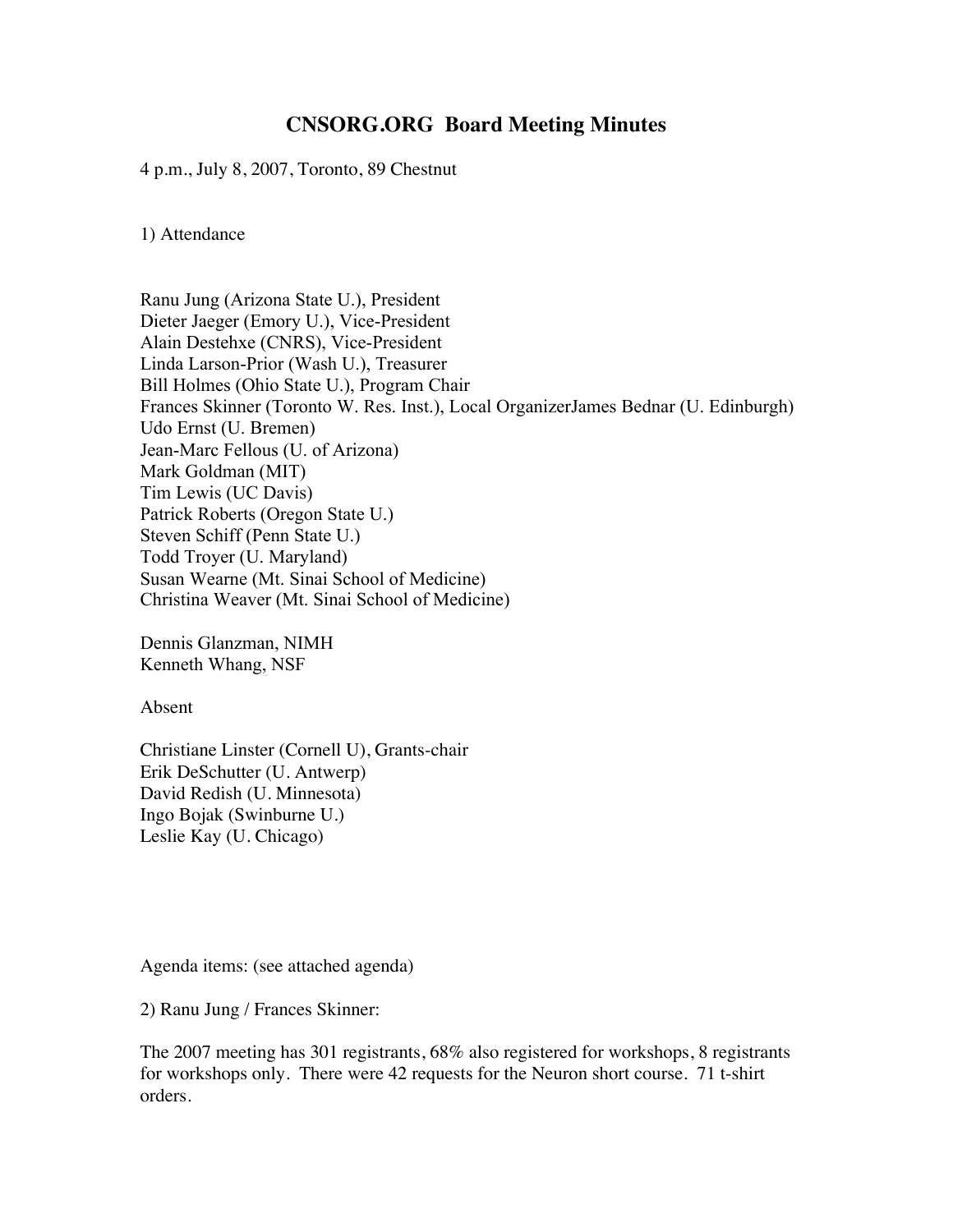#### 3) Ranu Jung:

aii) Better Visa support will be needed for 2008 meeting. At least 3 month lead time, visa info on web site, letters of support to registrants in need of visa, suggestion: Best to check nationality and need for visa at registration time. Best to write acceptance letter to all such identified registrants. Visa requirements should be clearly identified on cnsorg website and link to state department info provided. One board member should be in charge of this process.

b) Marc Fellous (Sponsorship chair)

Should have letter with sponsorship info on website. any board member can solicit sponsors Levels: \$500 for logo on website \$1200 for logo in program book

\$2000 for booth at conference

15% discount for long term commitment

Donations are tax-deductable due to our non-profit status

Alain: One could offer sponsorship of special lectures Steve: Hardware vendors could be contacted, e.g. Apple, IBM

4) Program Committee, Bill Holmes:

Poster only submissions were reviewed only by program committee. However, later realized that more thorough review was needed for presenters seeking travel awards. Of 50 applications for travel awards, 44 were granted. Process merit-based, not needbased. [brief discussion on merit of need based process: It would be hard to review need-based arguments]. Money disbursed: \$300 for North American applicants, \$600 for intercontinental travel. Only student travel is supported, not postdoc or faculty.

[Brief discussion on soliciting statement of other support: Not likely to be of much use].

Todd: Keep track of awards to avoid repetition to same students.

Bill: Main headache in procedure was the need to edit abstracts not conforming to BMC Neuroscience format. Need template for authors. Dieter: Kick back abstracts to authors for compliance.

Bill. New PC members: 4 people rotating off, 5 candidates available from selfnominations. Need confirmation.

5) International Relations. Ranu Jung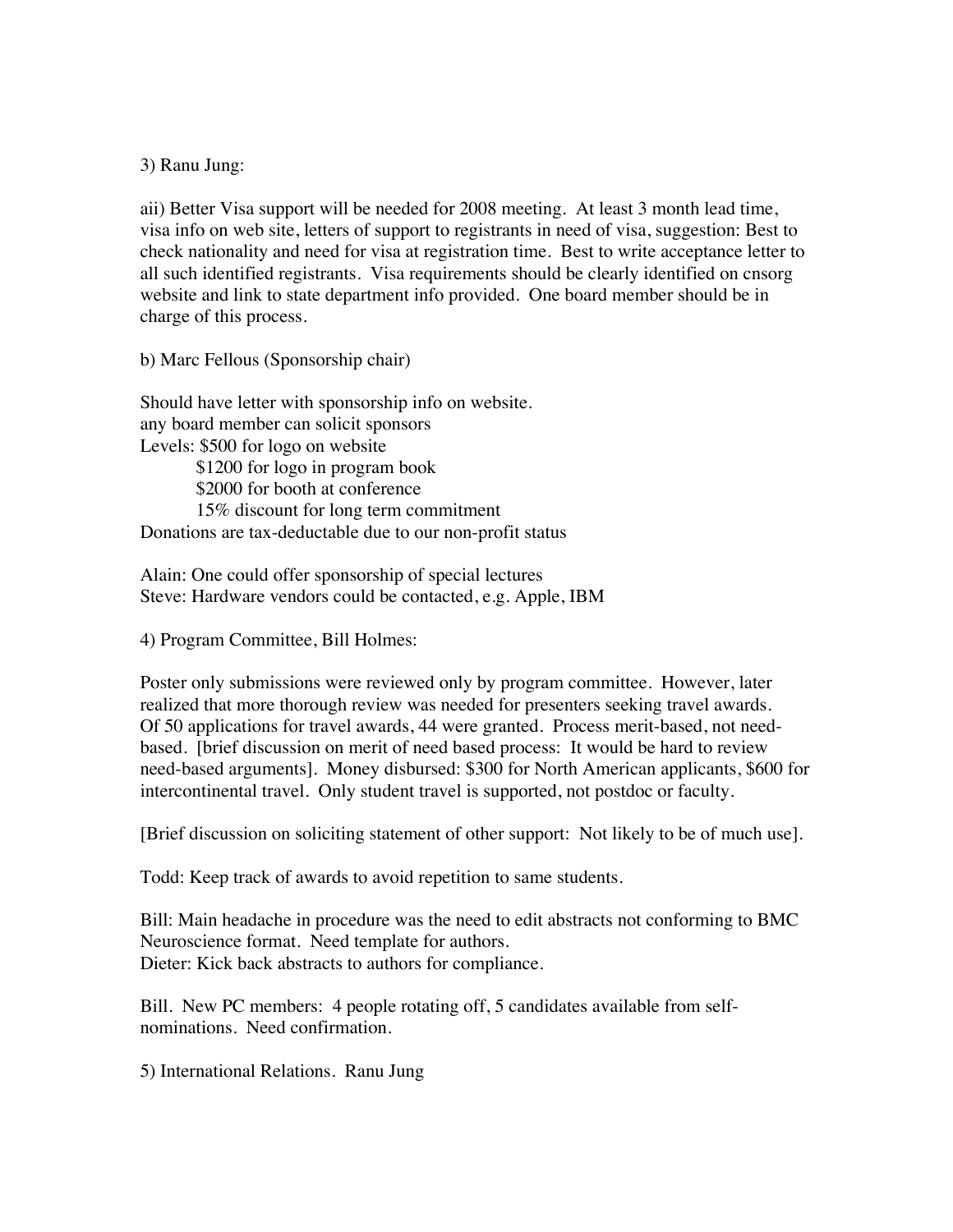INCF [Intl. neuroinformatics coordinating facility http://incf.org/] Could potentially sponsor workshop at CNS meeting, e.g. pay travel support IBRO. Could sponsor 3rd world travel awards. HFSP? maybe booth at meeting Need active board member to enhance contacts.

Workshops should be coordinated by board member. Clearer instructions on web necessary. Dieter volunteers to be workshop coordinator.

6) Treasurer report. Linda Larson-Prior

cnsorg is registered in California. Local contact person is Frances Chance. cnsorg uses tax accountant for annual tax declaration cnsorg has checking account at B of A. This is advantageous for international transactions. the wire transfer option for registration occurs \$10 transaction fee. Carryover balance: \$63,000. Fixed cost per year: Around \$10,000 Conference cost relatively stable.

One of treasurer or president has to be from US for bank access reasons. [currently treasurer and president have access to account]

Ranu: Need common file space for cnsorg to have access to forms, reports, etc. Linda: Where are meeting minutes maintained [required to be available]

NIH grant of \$40,000 / year is terminating. Flexible costs: Banquet: 15-30k / year; travel awards Expecting about 20k shortfall / year w/o attracting further funding sources

approx. 5:40 p.m. Meeting adjourned

### **12 noon, July 9, 2007, Toronto, 89 Chestnut**

Attendance

Ranu Jung (Arizona State U.), President Dieter Jaeger (Emory U.), Vice-President Alain Destehxe (CNRS), Vice-President Linda Larson-Prior (Wash U.), Treasurer Bill Holmes (Ohio State U.), Program Chair Frances Skinner (Toronto W. Res. Inst.), Local OrganizerJames Bednar (U. Edinburgh)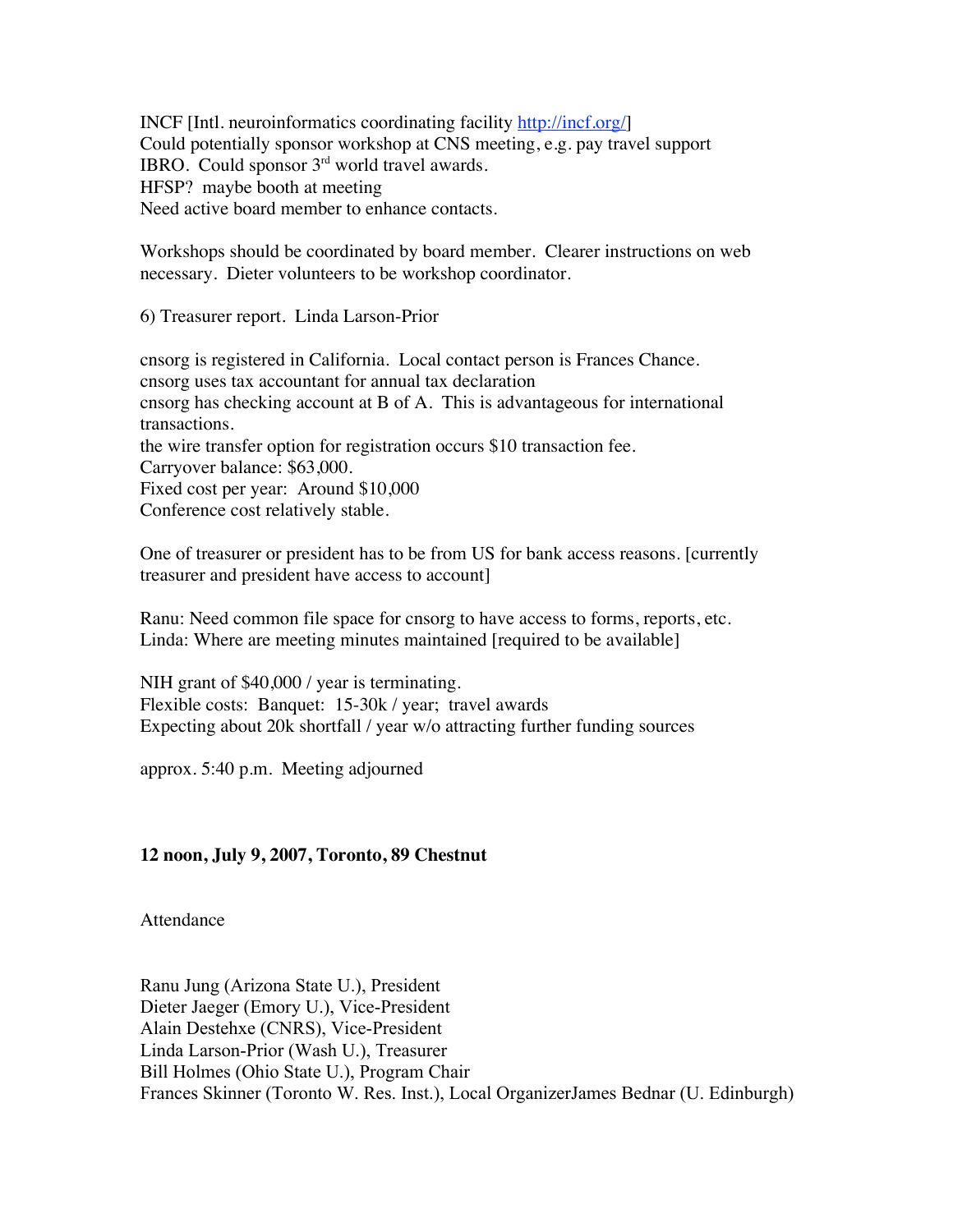Udo Ernst (U. Bremen) Jean-Marc Fellous (U. of Arizona) Mark Goldman (MIT) Tim Lewis (UC Davis) Patrick Roberts (Oregon State U.) Steven Schiff (Penn State U.) Todd Troyer (U. Maryland) Susan Wearne (Mt. Sinai School of Medicine) Christina Weaver (Mt. Sinai School of Medicine)

Dennis Glanzman, NIMH Kenneth Whang, NSF

Absent

Christiane Linster (Cornell U), Grants-chair Erik DeSchutter (U. Antwerp) David Redish (U. Minnesota) Ingo Bojak (Swinburne U.) (?) Leslie Kay (U. Chicago)

12:10 p.m. Meeting opened.

8) Template for "call for propsals". Ranu Jung: Need board comments to template (for meeting site proposals) ASAP. Submit to Susan.

Aiming for proposal deadline Nov.  $31<sup>st</sup>$ , meeting site selection Feb. 1. Todd: How about moving to 2 year advance Various: Hard to predict costs 2 years ahead of time. Hard to ensure stability of proposal.

#### 9) Replacement of board members:

up to 5 year term of initial board membership 3 year term of board members joining later potentially rotating off now: Phil Ulinski Todd Troyer Christiane Linster Alain Destexhe Udo Ernst Mark Goldman Erik De Schutter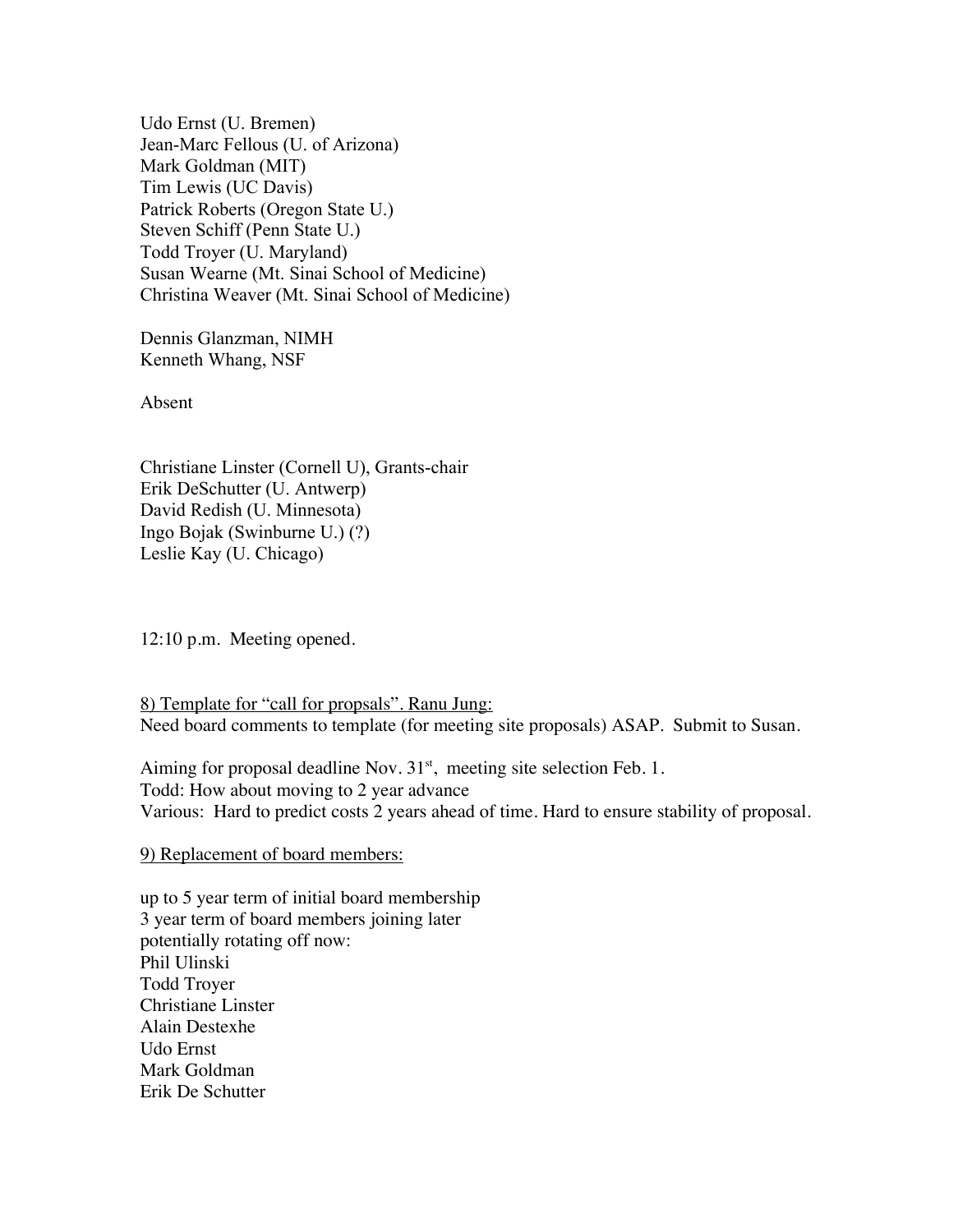Actually rotating Off: Udo Ernst Mark Goldman Phil Ulinski Erik De Schutter

Suggestions for New Board Members solicited and vote on suggestions performed by each board member checking 3 names on list:

Candidates (votes received): Emilio Salinas 8 Klaus Obermayer 7 Frances Chance 6 Victoria Booth 6 Sophie DeNeuve 6 [added late to list, some board members could not vote on her] Nicolas Brunel 5 Upi Bhalla 4 Tony Burkitt 2 Andre Longtin 2 Raj Rao 2 Thomas Wennecke 1 Steyn-Ross 1 Simon Thorpe 1 Erik Fransen 0

Note added: Emilio Salinas and Frances Chance have agreed to serve on the board. Klaus Obermayer will be contacted by Alain Destexhe, who has agreed to stay on for another year.

Note added: New program committee members who have agreed to serve are: Victory Booth, Jeanette Helgren-Kotaneski, Volker Steuber, Harel Shouval,

CNS 2008 report: Patrick Roberts

Cost saving on rooms if meal expenses exceed \$37k Hotel room rate \$149, student dorm rooms \$50

Discussion: Hotel room rate should be brought down

Grant Proposals

Kenneth Whang: About NSF proposal -no banquet expenses, alcohol -should focus on something new and different, i.e. not 10 year continuation of established meeting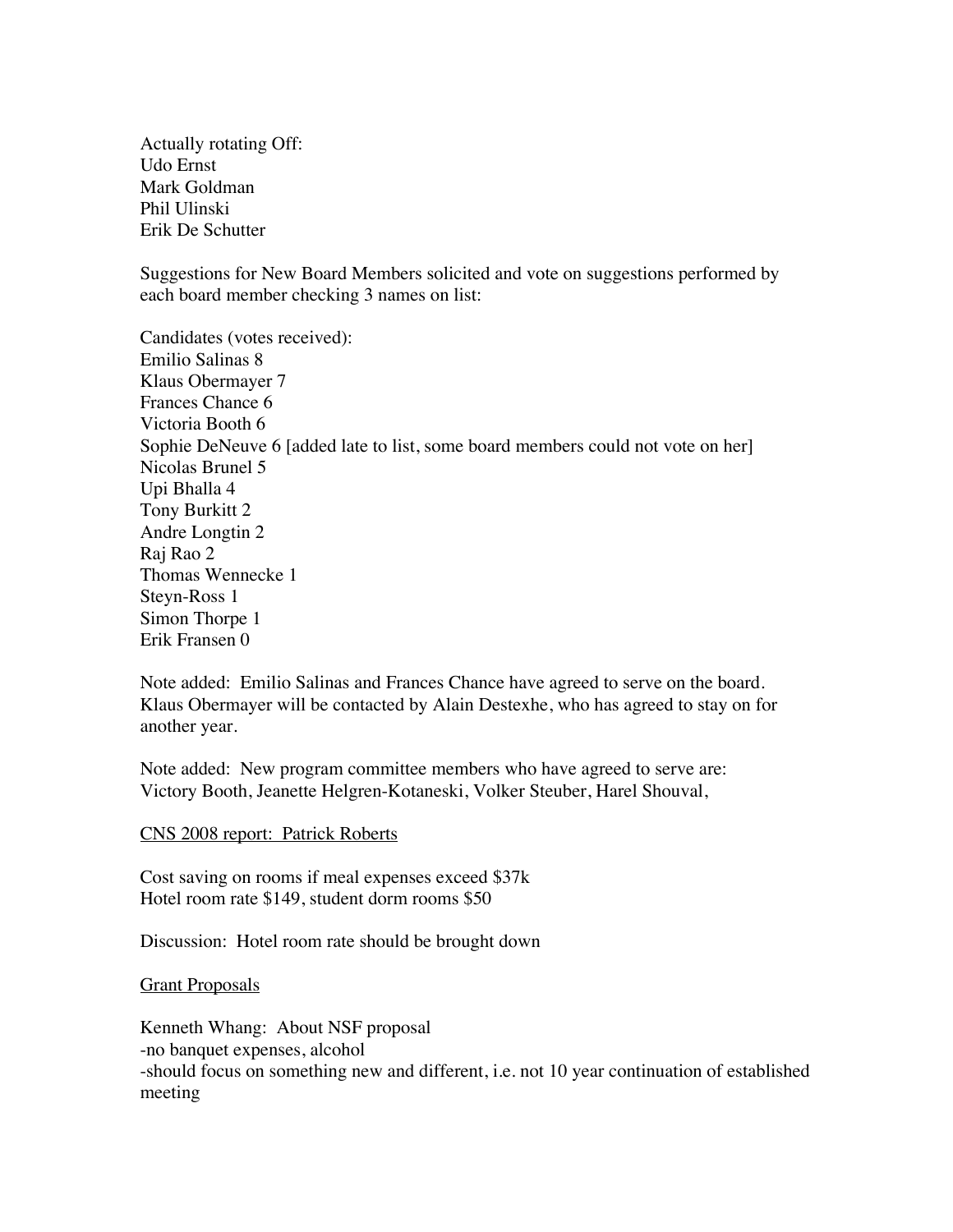-should support participation of women and minorities -support for 1-3 years can be requested -travel support only for US students -speaker cost can be requested

Ranu Jung: Will write NSF proposal

Dennis Glanzman: About NIH proposals -NIMH not likely to continue support -might target NINDS -small grants for special sessions or workshops (5-7k) can be applied for informally -request should indicate how institute mission is supported

Phil Ulinski: Willing to help someone with writing application [author of application t.b.a.]

CNSORG Mission statement and logo: Ranu Jung such statement and logo should be created cnsorg should consider broadening its mission e.g. more web content cnsorg should have clear identity

Web Hosting: Ranu Jung

Should consider academic web pages: http://www.academicwebpages.com/ for new web design and web update support this is different from web hosting, which is still contracted elsewhere

Suggestion: should look into shared file space on web site Could set up a forum with password protection

Role for each Board Member: Ranu Jung each board member should assume a special function many board members have already done so Tim Lewis: travel awards Susan Wearne: Visa letters; updating call for proposals template Jean-Marc Fellous: Sponsorship Chair, Poster Awards Alain Destexhe: European Funding opportunities Dieter Jaeger: Workshop coordinator; t-shirts for meeting Todd Troyer: Gathering and publicizing educational materials for CNS training Christiane Linster: Web site updates (until system is changed); educational materials James Bednar and Udo Ernst: Web content mastering Linda Larson-Prior: treasurer; afterwards for one year: publication house sponsorship solicitations Patrick Roberts: 2008 local meeting organizer